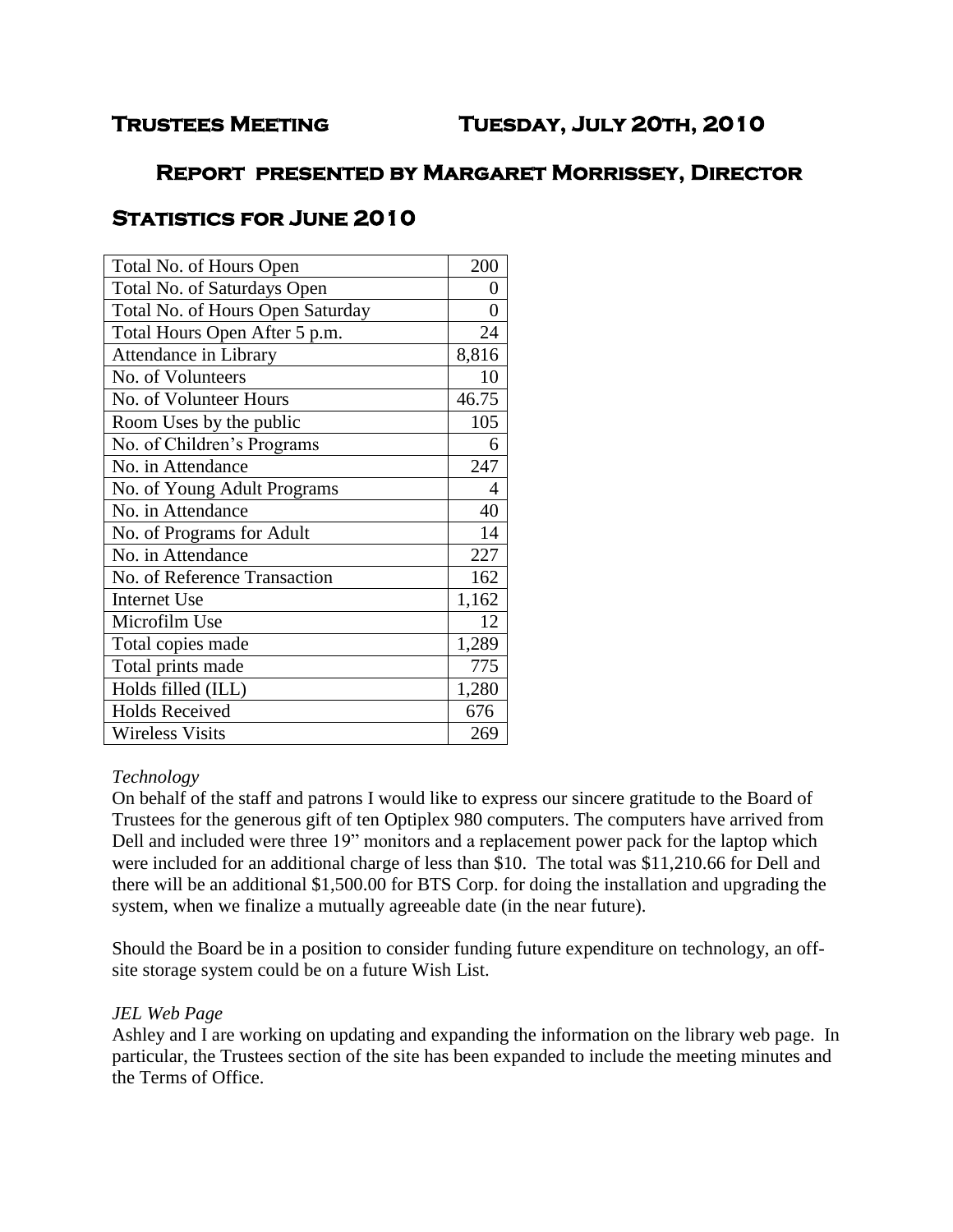### *Building*

- Window replacement Project the installation was complete by Menard Glass on June  $22<sup>nd</sup>$ . The equipment that was rented for the project was able to be used by DPW for the remainder of the week to paint the wooden triangular pieces under the roof.
- Mulch still waiting for the DPW to be able to spread the recycled byproduct from the Sewer Treatment Plant. Weed killer has been applied and the WIA staff is removing the debris.
- Tree replacement request has been sent to DPW to remove the dead tree. A flowering crab would be a nice replacement, in the same spot in front of the building. A request was sent to Economic Development Dept. to have the replacement tree included in the town-wide replacement project, however, they do not have a budget for this item. I would like permission to undertake this project from the Capital Account.
- Fence at rear of the building a corner piece of the fence fell into Wardwell Court and was retrieved. The adjacent section has grown around the tree and will need to be cut and corrected – this may involve removing the tree but we will take advice on this before going ahead. A quote has being requested from Triple D.
- Telephone kiosk at north entrance will be removed later this week. The coin operated phone was removed a while ago and I finally reached the correct department at Verizon to have this matter finalized.

### Staffing

Three temporary staff has been provided from the Workforce Investment Act program, administered by the Center of Hope. A total of 70 hours assistance will be available to the library for clerical  $-35$  hours and landscaping projects  $-2$  staff working a total of 35 hours between them. Each year, we are able to tackle those projects that are on the back burner and move them along, having this additional help. I have regular communication with the Center Of Hope on the progress of the projects and evaluations of the staff.

## *Long Range Plan*

Working on the data to be presented into report format.

## *Programs*

The FOJEL annual Artful Friends fundraiser raised \$780 in June.

Thanks to generous funding provided by the Southbridge Cultural Council, there was another interesting opportunity for folks in the community to participate in an all inclusive art instruction program for adults – Van Gogh's Starry Night. Lots of pictures appeared in SEN 7/19/2010. This is the second consecutive year we have been able to offer this well-received program. The Children's Room is also hosting a nationally promoted program called *Glue and Go Costumes for Kids* also due to sponsorship from an LCC grant. This funding grant from the Local Cultural Council is key to the success of the Summer Reading Program. The format of a 3-day craft orientated summer camp throughout July has worked well. Kids are busy

The technology training that we offered has not been availed of as much as we would like. However, we are hopeful and will continue to offer this formal instruction session.